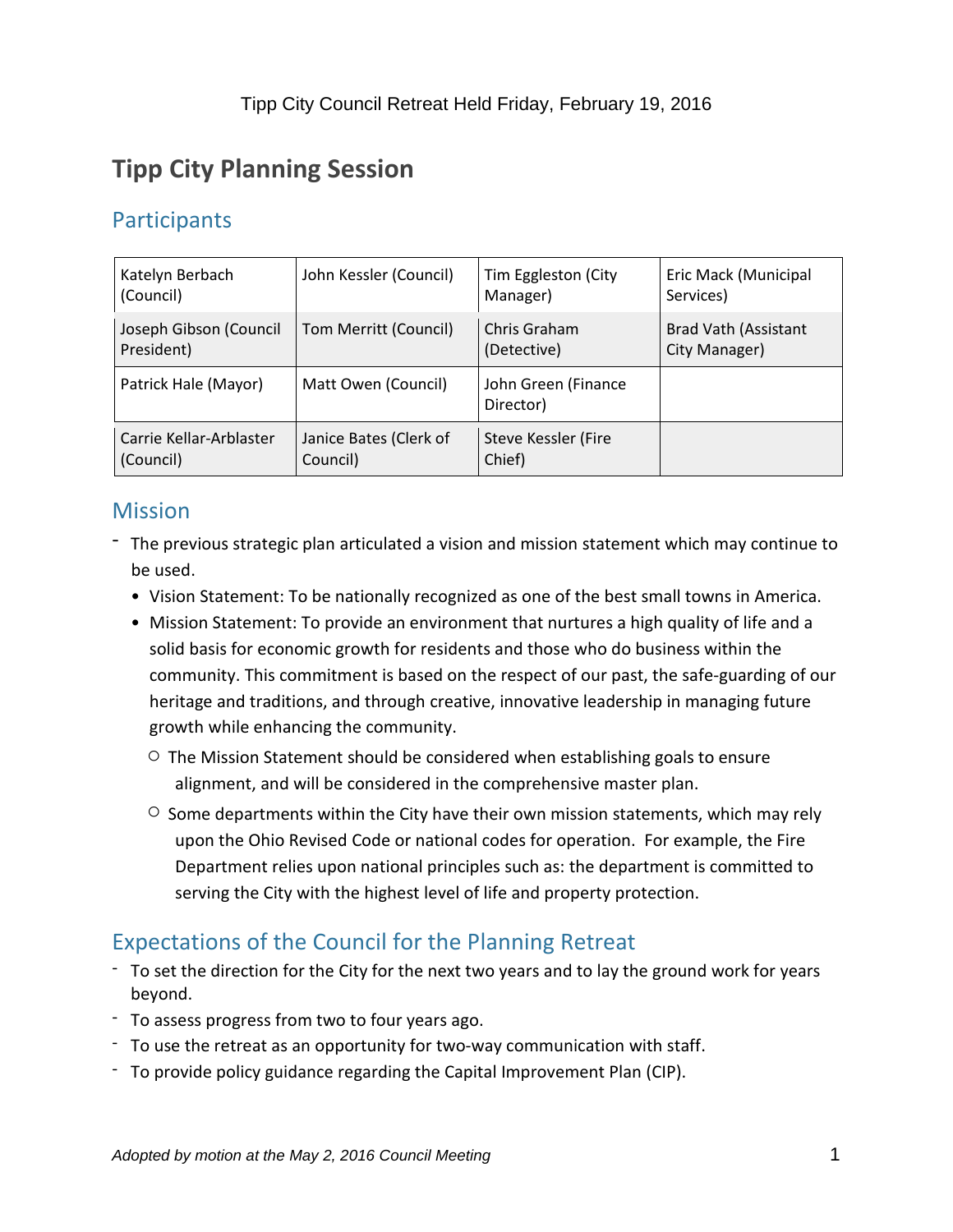## Pre-retreat Survey Results

Prior to the retreat, a survey was distributed to capture Council and Staff perspectives to expedite the retreat. Both the Council members and the Staff identified the following priority topics. During the retreat, Council and Staff discussed these priority topics and articulated goals to address them. They are listed below (not in any priority order).

- Infrastructure and utilities
- Economic and Business Development
- Beautification
- Communications
- Public Safety
- Fiscal Stability

The next step after finalizing this document will be for Staff to develop strategies to address the goals and then share the completed strategic plan with Council. In this way, Council will have established goals as policy guidance, while Staff will develop strategies that operationalize the goals.

## Goal Session to set the Direction for the City

#### **I. Topic: Infrastructure and Utilities**

**Background:** To accomplish the City's mission to provide a high quality of life and a solid basis for economic growth for residents and businesses, Tipp City will need to continue to invest in its infrastructure. The City has four more years to go on its 10 year Capital Improvement Plan (CIP). A CIP allows for a systematic evaluation of all potential capital projects at the same time, and provides the ability to stabilize debt and consolidate projects to reduce borrowing costs. Other than annual paving, the City has completed all of its major projects for streets in the 10 year plan; reconstruction projects were front-loaded and are now being paid down. The current CIP enables the City to schedule and implement infrastructure improvements. Improvement needs will continue beyond 2020 when the current CIP will end. It is important to communicate the CIP progress to citizens. Setting up a citizen's advisory committee will be necessary in the short to intermediate-term to inform citizens and obtain support for the next capital improvement levy process.

#### **Goals:**

- 1) Continue current infrastructure investments according to the Capital Improvement Plan.
	- Use modelling to inform the cost to the community vs. the return on investment, including addressing the cost recovery period.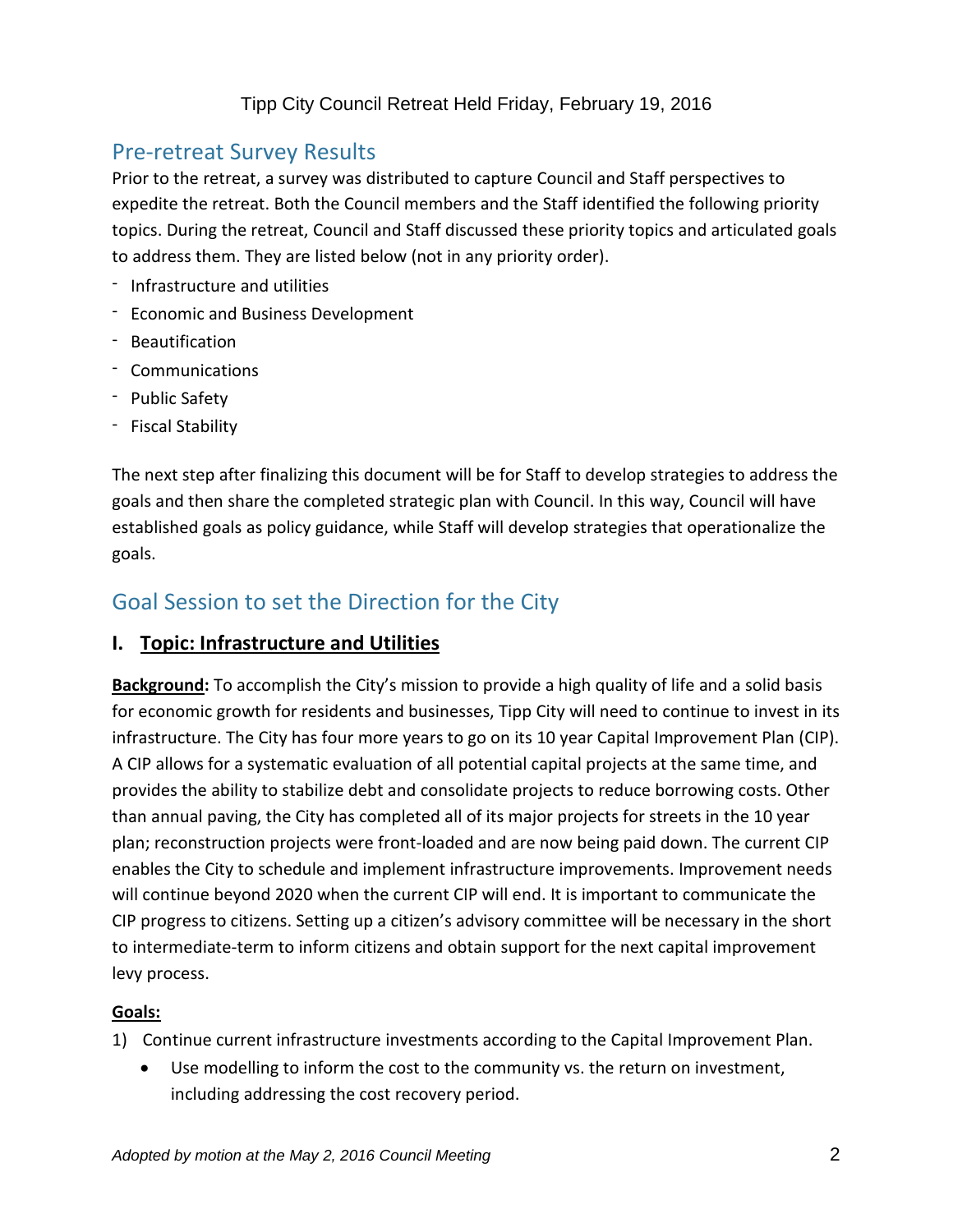2) Renew the 0.5% levy tax for capital improvement in four years.

**Background:** Adequate water, sewer and electric capacity are necessary for livability and to market Tipp City development sites. Over the next five years, \$5.5 million will be invested to upgrade electric substations. Continual investment is required to enhance water and sewer capacity as well. Some areas within the City still have the minimum 4 inch water lines and sewer mains, which can create flow problems depending on use and "upstream" larger capacity requirements. This situation creates capacity challenges for future commercial and industrial development. Staff members need to create an updated model for water usage that can relate the City's water capacity with various industries' water flow requirements. That way, industry recruitment strategies can be aligned to sites within the City that can accommodate water flow needs.

#### **Goal:**

3) Create a 10-15 year fiscally constrained plan for water, sewer, storm water, and electric utilities to correct existing deficiencies and position the community for future growth. Continue to use GIS to map high priority targeted areas for utility replacements and upgrades. To date, the City has mapped most of the clay and 4 inch lines.

#### **II. Topic: Economic and Business Development**

**Background:** Tipp City has three local organizations that lead economic and business development for the City—the Chamber of Commerce, the Downtown Tipp City Partnership, and the City of Tipp City. The Chamber focuses its expertise on small and medium sized companies, primarily those outside the downtown. The Downtown Partnership focuses on downtown businesses, which are primarily service establishments. The City focuses on major industry and commercial employers. Each of these organizations shares information with the other to optimize their respective specializations and to avoid duplication of services. Council members discussed this system and agreed (all but one Council member) that it is a best practice that works, and should be continued as is. At the same time, the City can work as a partner with one or both of the other economic development organizations to meet businesses' needs. One suggestion is to explore having a City Council member serve on the Chamber Board. Another suggestion is to work with the Chamber to create means for businesses to inform the City and Chamber about their needs and challenges.

#### **Goal:**

4) Conduct small and medium-size business round table discussions two times per year to provide opportunities for businesses to describe their needs and work with the City and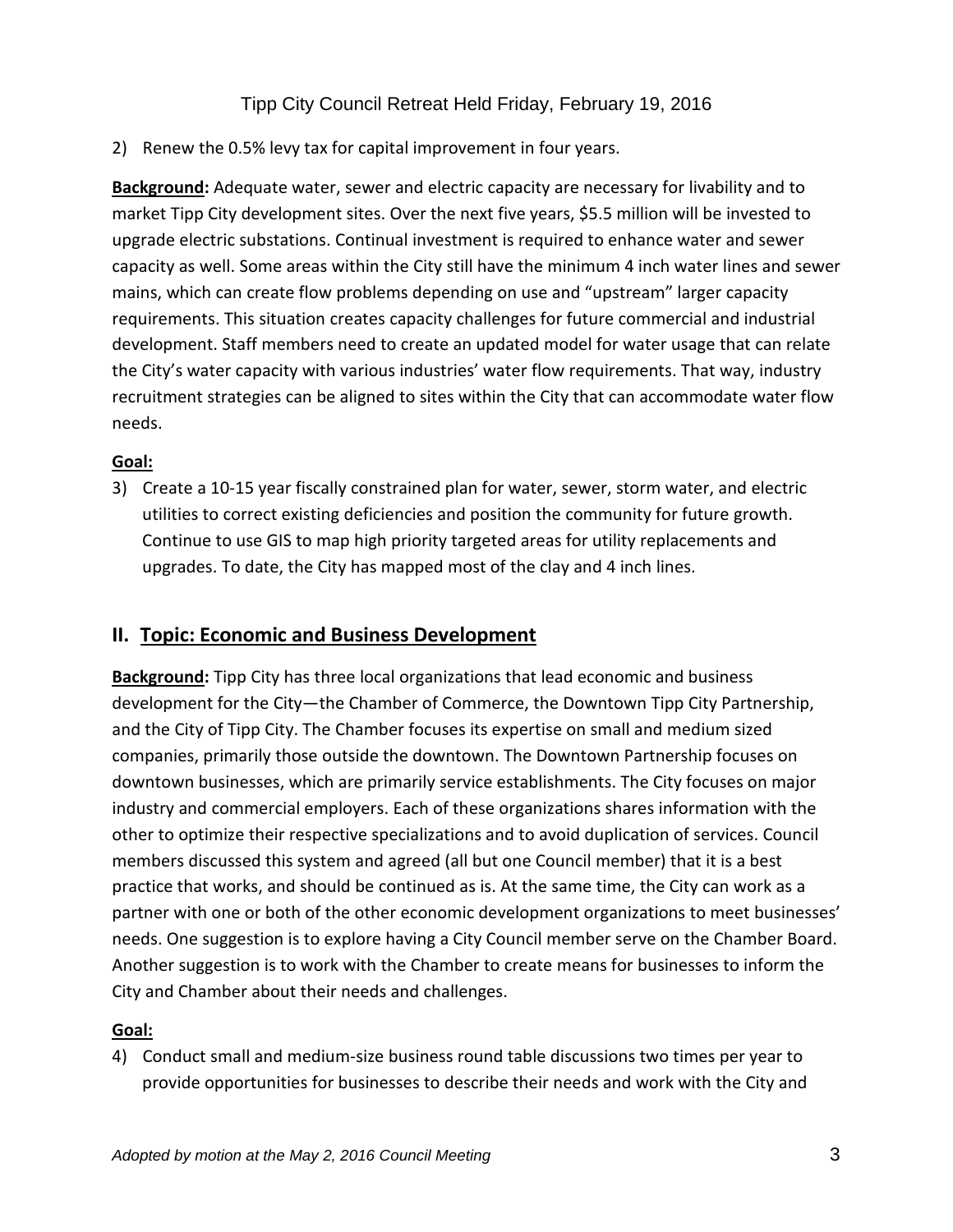Tipp City Council Retreat Held Friday, February 19, 2016

Chamber to identify solutions. City Staff should report back their findings to the Council two times a year.

**Background**: A key strategy to sustaining government services provision while mitigating the amount of taxes that must be generated from households is to grow and diversify the economy. Tipp City's long-term economic growth depends on development on the west side of the City.

#### **Goal:**

5) Develop a long-term plan for economic development on the west side of Tipp City, including recommendations from Staff on land acquisition guidelines. Such a plan has longterm implications for infrastructure investments (e.g., infrastructure that is laid under the Interstate, sewer infrastructure needs, a water tower, and the extension of Abbot Parkway toward Peters Road to create access).

### **III. Topic: Beautification**

**Background**: As mentioned in the 2014 Tipp City Strategic Plan, there has been a distinct decrease in maintenance of the I-75 right of way by the Ohio Department of Transportation over the last decade. Therefore, the City of Tipp City had made the decision in 2014 to improve this most important entrance to the City, and Council prioritized the completion of this beautification project in 2016. The Council also discussed the option of instituting property maintenance codes, but decided that such codes are not appropriate for Tipp City. The Council and Staff also discussed Civic Signs, which were popular in 1940s and 1950s and one still sits near the Burger King parking lot and presents the old logo. Discussion of next steps regarding such outdated signs will occur in March 2016.

#### **Goal:**

6) In the near term, complete the beautification project of I-75 at Exit 68 for both of the on and off ramps.

## **IV. Topic: Communications**

**Background**: Tipp City has made communications a strategic priority with the intent of increasing public awareness of the policies and programs of the City and generating enhanced engagement of constituents and partners. City websites are important to this communications strategy. Cities can use websites not just as a tool for broadcasting information, but as a space for interaction, feedback, and resident participation. Another important communications and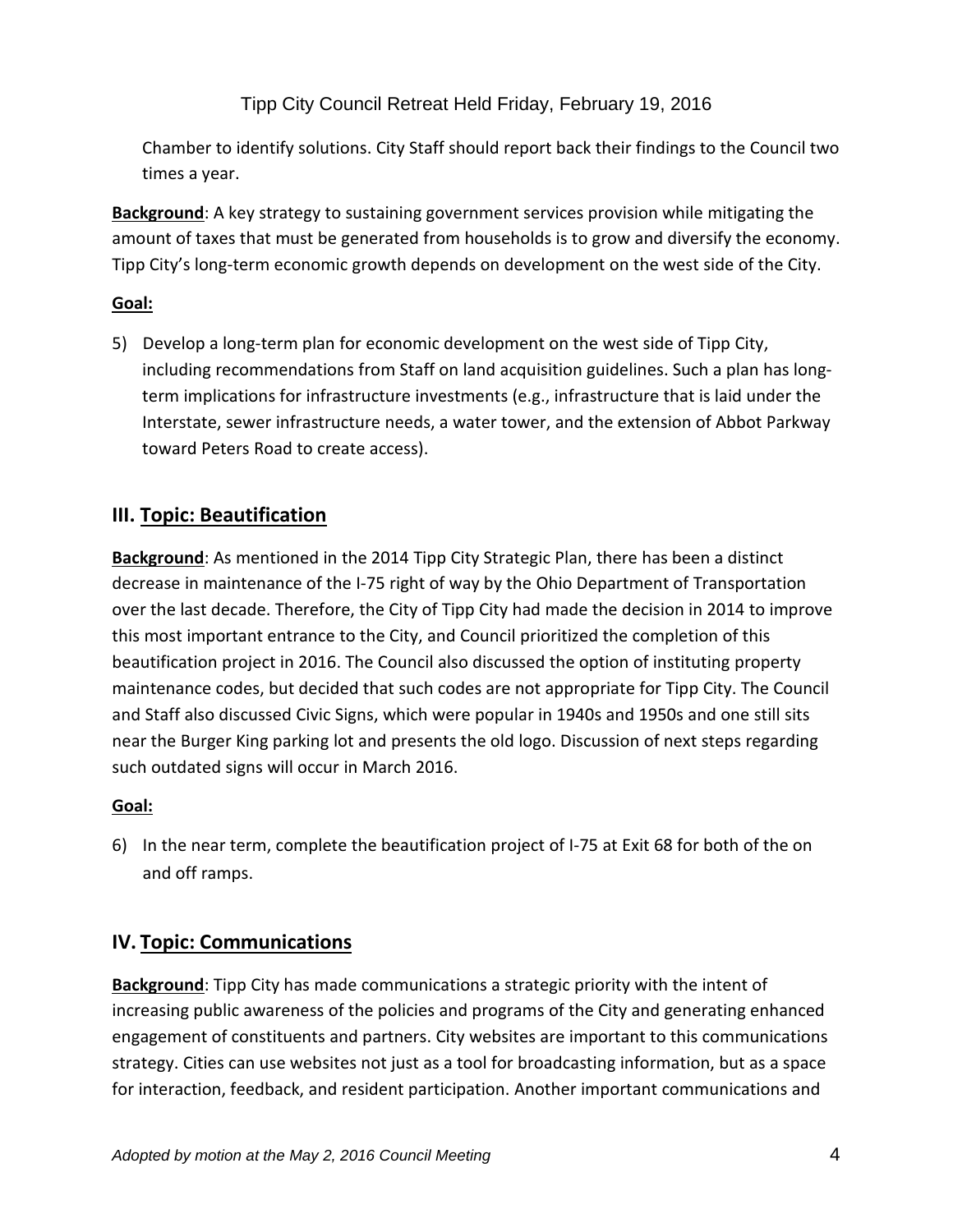### Tipp City Council Retreat Held Friday, February 19, 2016

engagement strategy is to ramp up the relationship with the School District and Township to identify opportunities for shared services and other collaborative activities.

#### **Goals:**

- 7) Update the website within two years (the sooner, the better), making it more user friendly and including state-of-the-art features.
- 8) Build on the existing joint meetings of the City, the Tipp City Exempted Village School District, and the Township to determine interest in a collaborative partnership, working toward aligning efforts where there is shared interest and addressing challenges together.

## **V. Topic: Public Safety**

**Background:** "Unintentional drug overdoses caused the deaths of 2,482 Ohio residents in 2014 based on preliminary data. This is the highest number of deaths on record from drug overdose and reflects a 17.6 percent increase compared to 2013 when there were 2,110 drug overdose deaths."<sup>1</sup> (For a 15 year trend, see the line chart below.) Furthermore, Ohio has one of the highest death rates from unintentional drug overdose among all 50 states, and its increase from 2013 to 2014 is statistically significant (see map below). On top of this, according to a leading local public safety officer, "If you put a pin on a map at the intersection of I-70/75 and draw a 100 mile circle, this area is an epicenter for heroin use." Taking all of this together, Tipp City is in a difficult location. While a lack of services to rehabilitate drug users is an issue, the Council determined that the first priority is to address public safety staffing needs. To protect and preserve its high quality of life, the Council is considering further investment into public safety staff, because the City is understaffed for this problem. Tipp City is the only Department in Miami County to have only one detective. Staff estimates that it will take 6 to 8 months until the budget and hiring processes are completed to add an additional detective.

#### **Goal**:

 $\overline{a}$ 

9) Hire a new detective in the short-term so that sufficient personnel are engaged in opioid overdose law enforcement response. By the end of 2016, the Tipp City Police Department hopes to have specific numbers and geographic locations of unintentional drug overdose patterns for the Council to review.

<sup>&</sup>lt;sup>1</sup> 2014 Ohio Drug Overdose Preliminary Data: General Findings, Ohio Department of Health.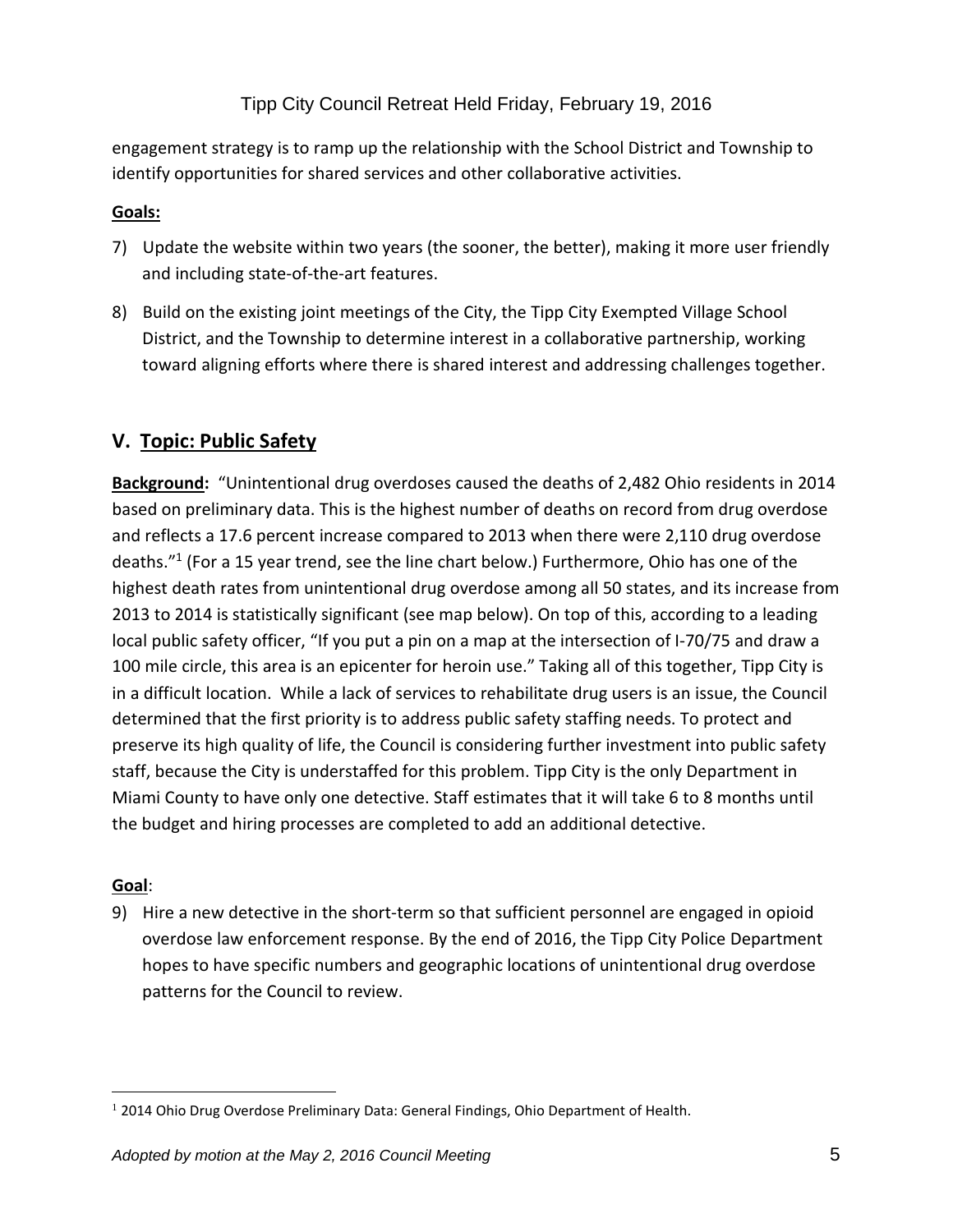



**Number of Deaths and Death Rate per 100,000 from Unintentional Drug Overdose**

Statistically significant drug overdose death rate increase from 2013 to 2014, US states



#### Statistically significant increase

Statistically significant increase from 2013 to 2014



Yes